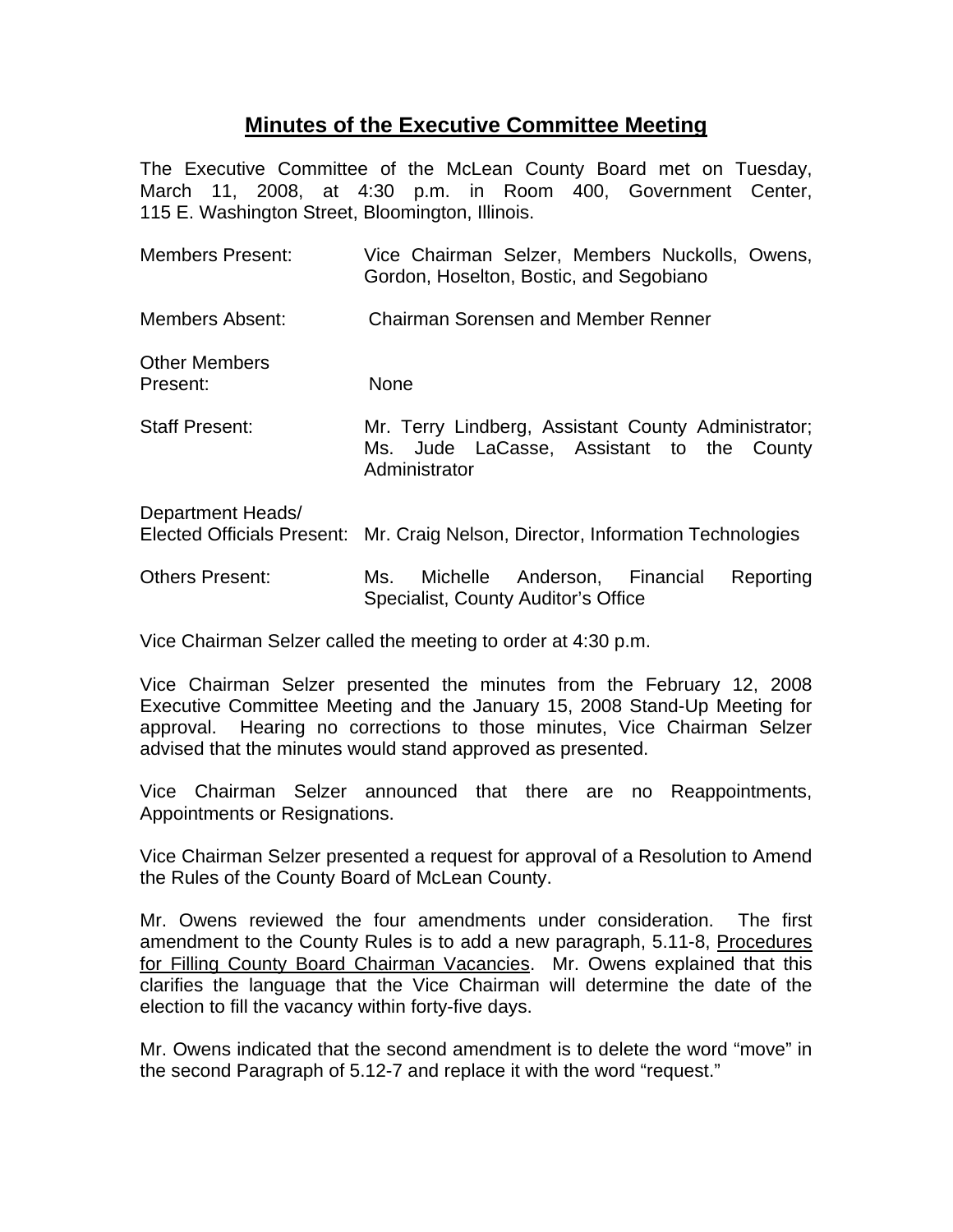Minutes of the Executive Committee March 11, 2008 Page Two

Mr. Owens advised that the next two amendments referred to adding an alternate member to each Committee. The changes are to amend Paragraph 5.15-3(A) by deleting the word "may" and replacing it with the word "shall" and to amend Paragraph 5.15-3(A) by inserting the following at the end of the first sentence: "at such time as standing committee appointments are made in accordance with Section 5.11-3." Mr. Owens indicated that there was concern that it was difficult for some Committees to get a quorum at meetings. He noted that the alternate will be called if and when a Committee member is unable to attend a meeting. The alternate would have full voting rights on the Committee.

Mr. Segobiano expressed concern that an alternate would have full voting rights when they may not be aware of the issues on which they would be voting. He pointed out that the Land Use Committee deals with very complicated and controversial zoning cases. Mr. Segobiano indicated that he would be reluctant to see an alternate member vote on a crucial issue. He stated that he preferred an important vote be postponed until a quorum is available. Mr. Owens noted that this issue was not discussed at the Rules Sub-Committee meeting. The following suggestions were made:

- $\triangleright$  Assign alternates to the Committees to fulfill the quorum requirement, but do not permit that member to vote;
- $\triangleright$  Assure that the alternate is someone who was previously on the Committee for which they are being assigned;
- $\triangleright$  Continue the current practice of having the Board Chairman act as an alternate on all Committees;
- $\triangleright$  Designate one at-large member to act as the alternate on all Committees.

After further discussion, the Committee recommended that this issue go back to the Rules Sub-Committee for further deliberation.

Mr. Hoselton pointed out that 5.21-2, "There shall not be any smoking allowed at any convened meeting of the Board or at any committee meeting of the Board," needs to be deleted from the Rules.

> Motion by Owens/Gordon to recommend approval of a Resolution to Amend 5.11-8 and 5.12-7, and to delete 5.21-2 of the Rules of the County Board of McLean County. Motion carried.

Vice Chairman Selzer presented a request for approval to purchase personal computers through Intergovernmental Purchasing – Information Technologies. Mr. Nelson explained that Dell Computer Systems offered an outstanding quote and value, including excellent service. He noted that this is a budgeted expense.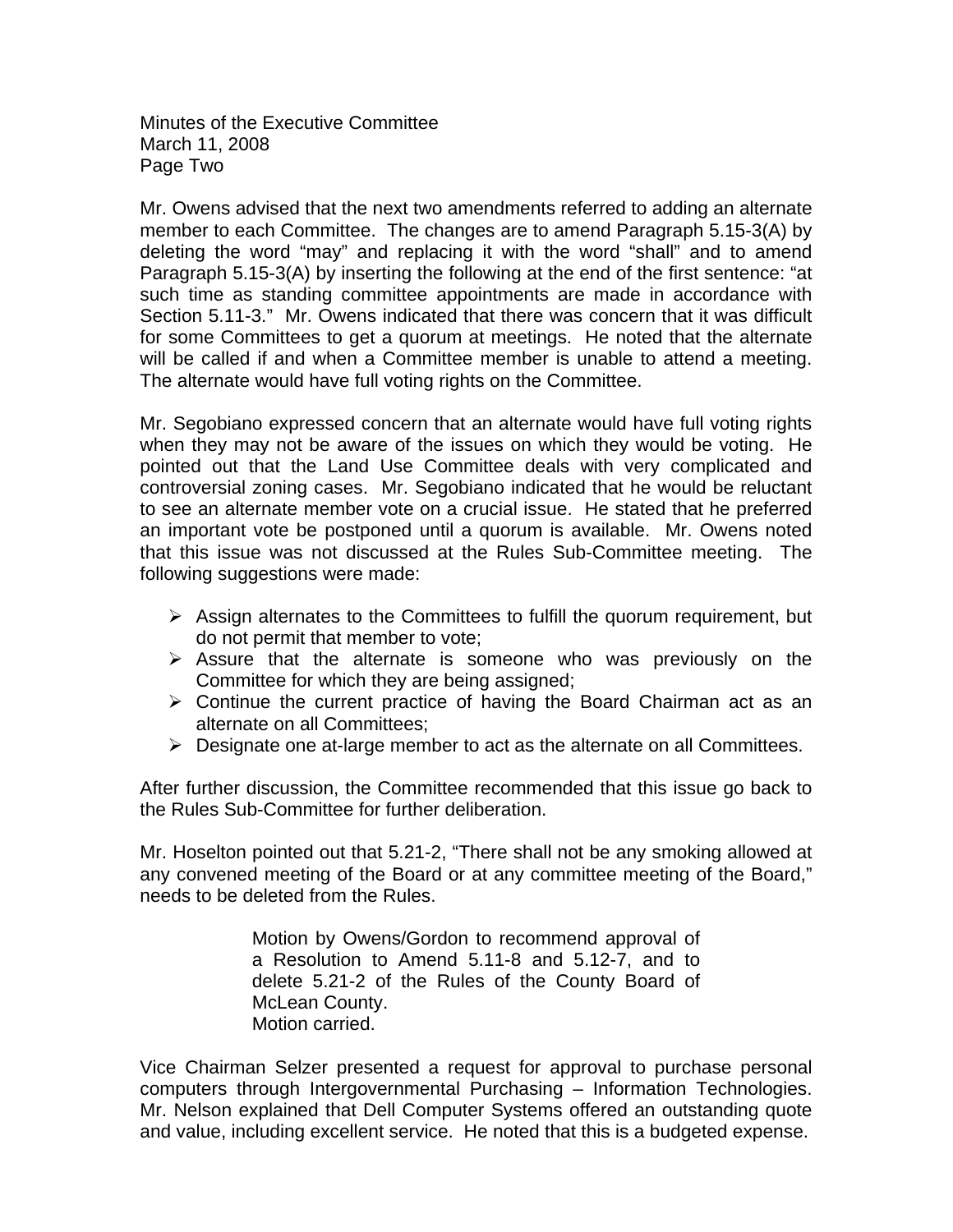Minutes of the Executive Committee March 11, 2008 Page Three

Mr. Hoselton asked what happens to the old computers. Mr. Nelson replied that the hard drives are destroyed and the rest of the computer is sent to the Town of Normal for their recycling program. He stated that the computers are not put back into service but the parts are recycled.

> Motion by Segobiano/Nuckolls to recommend approval to Purchase Personal Computers through Intergovernmental Purchasing – Information Technologies. Motion carried.

Mr. Nelson presented a request for approval of a Printer Sense Agreement between McLean County and Document Imaging Dimensions (DID) – Information Technologies. He advised that the Agreement allows McLean County to enroll printers on an individual basis in the Printer Sense program. Once enrolled, supplies for that printer are purchased exclusively through DID. In return, the labor for all printer service calls are handled free of charge by DID.

> Motion by Segobiano/Owens to recommend approval of a Printer Sense Agreement between McLean County and Document Imaging Dimensions – Information Technologies. Motion carried.

Ms. Diane Bostic, Chairman, Property Committee, reported that the Property Committee brings no items for action to the Executive Committee.

Vice Chairman Selzer asked if there were any questions. Hearing none, he thanked Ms. Bostic.

Mr. Stan Hoselton, Chairman, Transportation Committee, reported that the Transportation Committee brings no items for action to the Executive Committee. He pointed out that Mr. Jack Mitchell announced his retirement as County Engineer. Mr. Mitchell's last day will be June 27, 2008. Mr. Hoselton noted that Mr. Mitchell recommended that the County submit Mr. Eric Schmidt's name to IDOT as his potential replacement. Mr. Hoselton stated that the County is allowed to submit up to five names to IDOT. Mr. Hoselton advised that Mr. Schmidt has been working on the budget and has taken over all of Jack's inhouse duties since last year. He noted that Mr. Mitchell told him over a year ago that he intended to retire, which is why Mr. Schmidt has been trained to take on Mr. Mitchell's responsibilities.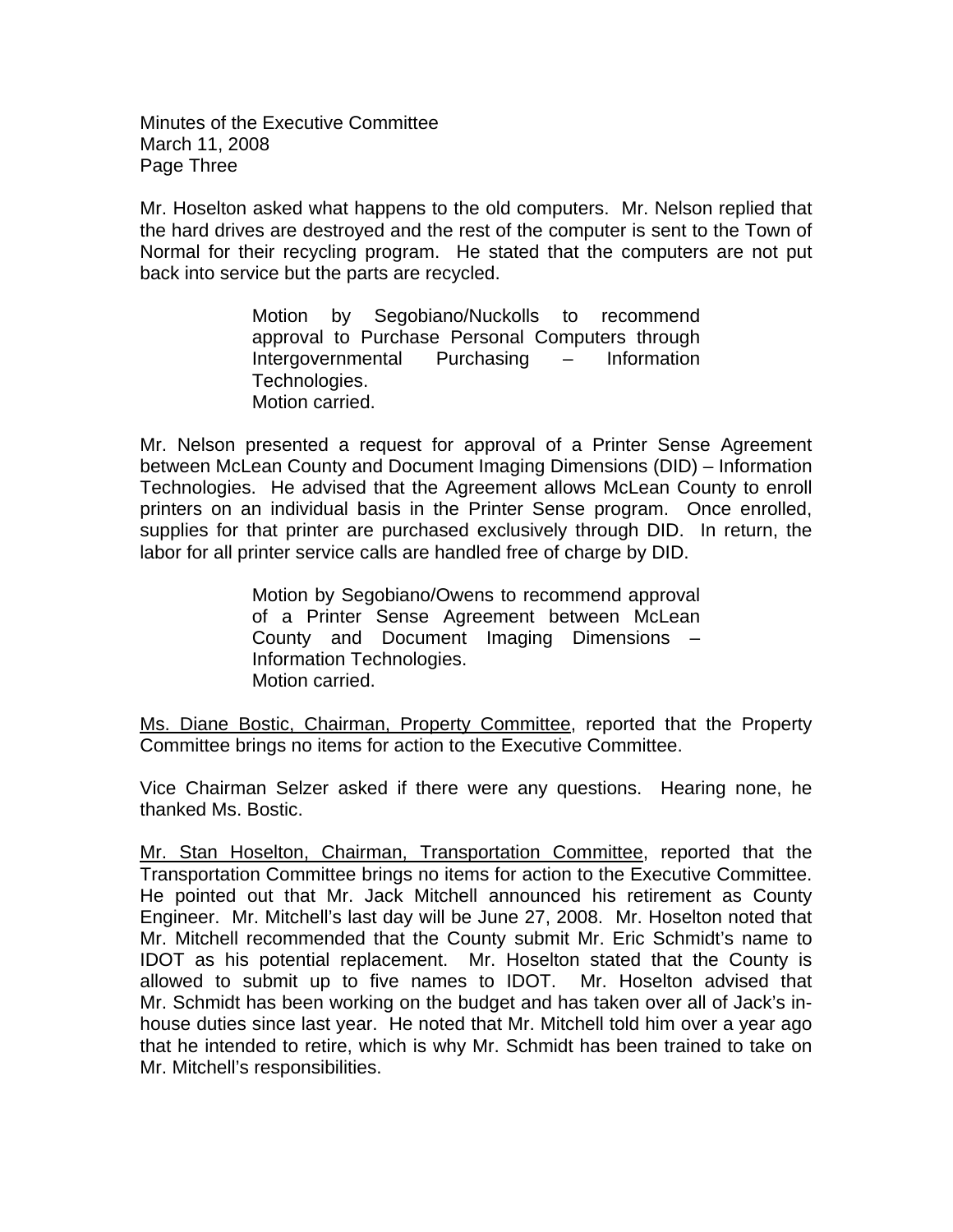Minutes of the Executive Committee March 11, 2008 Page Four

Vice Chairman Selzer asked if the County has an obligation to advertise the position and accept outside applications. Mr. Lindberg replied that the County has no legal obligation to solicit other applications. Mr. Segobiano stated that he believes the County has a responsibility to advertise the position. Mr. Hoselton responded that Mr. Schmidt is a very qualified individual.

Mr. Segobiano expressed concern that Board members were not notified of Mr. Mitchell's retirement before it was announced in the newspaper.

Chairman Selzer asked if the Committee accepts Mr. Mitchell's letter of retirement, does that mean we are accepting his recommendation of Mr. Schmidt. Mr. Gordon replied that it is a personal letter indicating Mr. Mitchell's intent to retire, not a procedural recommendation. Mr. Lindberg stated that the retirement letter was an information item only for the Executive Committee.

Vice Chairman Selzer asked if there were any other questions or comments. Hearing none, he thanked Mr. Hoselton.

Mr. Ben Owens, Vice Chairman, Finance Committee, presented a request for approval of an Ordinance authorizing the Public Approval of the Issuance of certain collateralized Single Family Mortgage Revenue Bonds and certain documents in connection therewith; and related matters – County Administrator's Office.

> Motion by Owens/Segobiano to Recommend Approval of an Ordinance authorizing the Public Approval of the Issuance of certain collateralized Single Family Mortgage Revenue Bonds and certain documents in connection therewith; and Related Matters. Motion carried.

Vice Chairman Selzer asked if there were any questions or comments. Hearing none, he thanked Mr. Owens.

Mr. Tari Renner, Chairman, Justice Committee, was unable to attend the meeting. Chairman Selzer reported that the Justice Committee brings no items for action to the Executive Committee.

Mr. George Gordon, Chairman, Land Use and Development Committee, reported that the Land Use and Development Committee brings no items for action to the Executive Committee.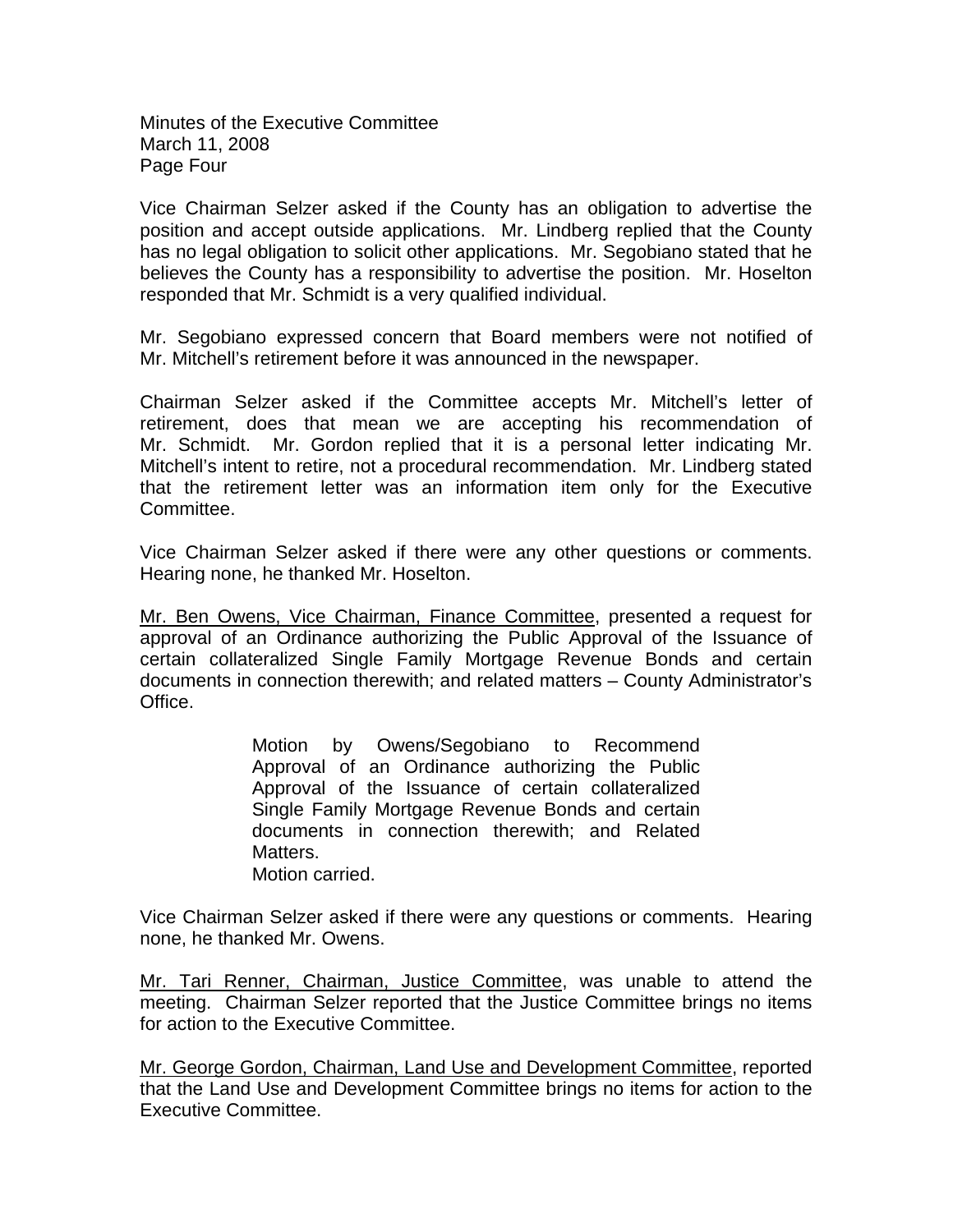Minutes of the Executive Committee March 11, 2008 Page Five

Vice Chairman Selzer asked if there were any questions. Hearing none, he thanked Mr. Gordon.

Vice Chairman Selzer presented a request from the Auditor's Office for a line item transfer in the amount of \$583,362.00 from the McLean County General Fund to MetCom for the County's Share of MetCom Expense. Vice Chairman Selzer also presented the February 29, 2008 bills as recommended and transmitted by the County Auditor for payment. The Fund Total is \$247,560.29 and the Prepaid Total is the same.

> Motion by Owens/Gordon to recommend approval of a Line Item Transfer of \$583,362.00 from the McLean County General Fund to MetCom for the County's Share of MetCom Expense; and to recommend approval of the Executive Committee bills for February 29, 2008 as presented to the Committee by the County Auditor. Motion carried.